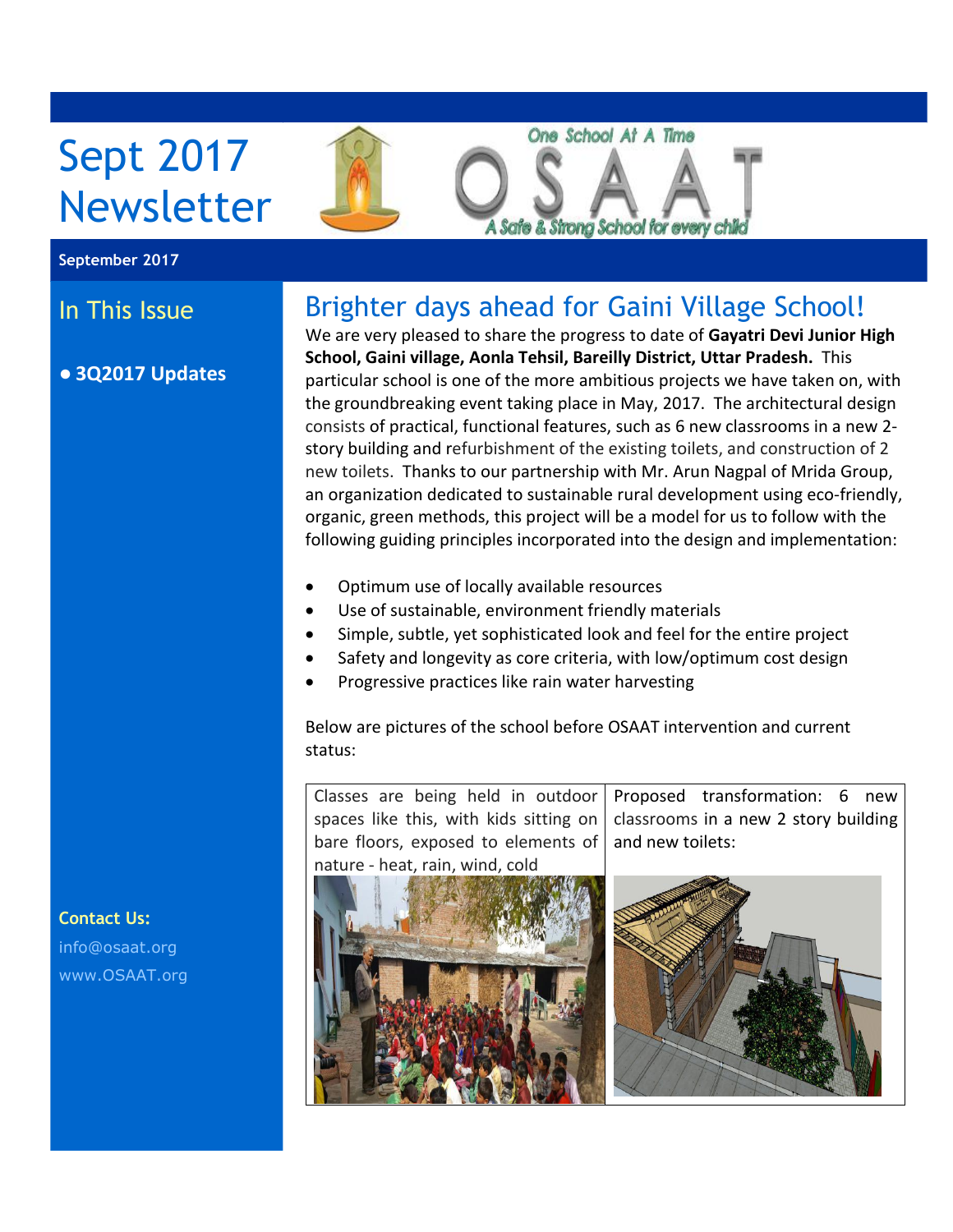**Current Status:** The supporting structure of the first floor from its foundation to walls and the staircase leading to the second floor is complete. The second floor is on target for the completion of its walls and roof.



VDA Infosolutions Pvt. Ltd., Mumbai, has committed to fund parts of this project, strengthening the stream of donations already in place from a few donors in the USA.

Our sincere thanks to the generous contribution of funds towards this project by Dr. Mohit Aron, Founder and CEO of Cohesity, Inc., and VDA Infosolutions Pvt. Ltd., Mumbai.

## Gurupura High School's steady progress

We are very happy to share Gurupura high school's progress to date, which is amazing in its own way! The construction plan for 3 new classrooms was ready in March, 2017 and the agreement with the contractor was signed on 21 $^{\rm st}$ May, 2017. With the earthwork starting immediately after the groundbreaking ceremony on 21<sup>st</sup> May, 2017, the foundation work was completed by end of June, 2017. The construction reached up to the roof level by end of July, 2017 and continues to the finish line, expected by mid-October. Below are the pictures of the school before OSAAT involvement and the current status:



### **Contact Us:**

[info@osaat.org](mailto:info@osaat.org) [www.OSAAT.org](http://www.osaat.org)